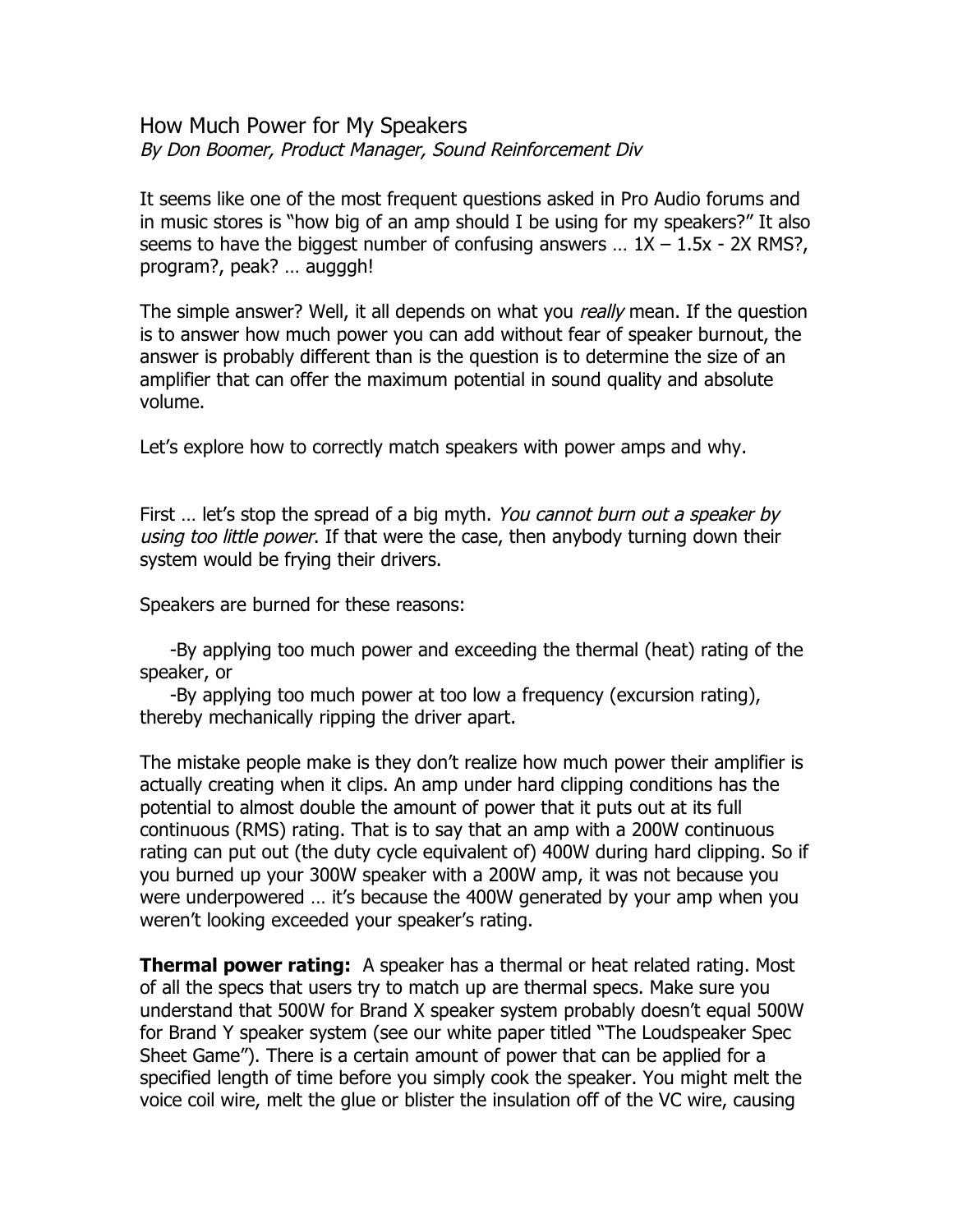the coil to short out. The speaker doesn't really care whether the waveform is a sine wave, a complex music signal or a square wave. When the amount of power exceeds the speaker's capabilities (usually over time) it simply burns out.

**Excursion Limits:** There is a point in each speaker where applying too much power at too low of a frequency will cause the speaker to tear itself apart or smash the VC down to the bottom plate. This is the excursion or mechanical limit of a speaker. It could also cause the speaker to move so far that it begins to distort the shape of the round voice coil so that it scrapes the side of the gap it sits—which will cause a short. For this reason it is very important to limit the amount of power at very low frequencies delivered to the system. A "high-pass" (also known as a low-cut) filter should be applied to the signal before it reaches the power amp or in the amp itself. As a general rule, the power delivered to the speaker below its box tuning frequency should be  $1/4<sup>th</sup>$  at one octave beneath. So, a speaker that can safely handle 500W at the tuning frequency (let's say 50Hz, for example) should not receive more than 125W at 25Hz. If it does it is likely to fail.

It has been our experience at Peavey that most woofer failures are caused by exceeding excursion limits, while tweeters usually fail due to thermal problems.

## **So how much power do I need?**

For maximum performance we recommend you use an amplifier that is capable of delivering the same number of RMS/continuous watts as the "program" rating of the speaker. So a speaker like an SP<sup>™</sup> 5 (whose rating is 400W continuous/800W program/1600W peak) would be fine with a CS® 4000 (800 W at 8 ohms continuous). Now before you run off ... read the rest of this! This does not grant you permission to mic a kick drum into this speaker with this power level available without taking other precautions. If you go for maximum performance you must provide optimal operating conditions. You must limit the amount of low frequency energy being sent to the system with a high-pass filter. You must ensure that you are not clipping the mixer or any processing gear ahead of the amplifier. And the lack of seeing a flashing clip LED does not necessarily ensure that!

If you are looking for a recommendation so that you would be relatively free of blowing up the speaker under almost any real world condition, you should pick an amplifier that can deliver the continuous rating of the speaker or a little less. In this case, 400W continuous at 8 ohms (such as a CS® 1400) or a little less ... remembering that it is always possible to be struck by lightning, even though not likely.